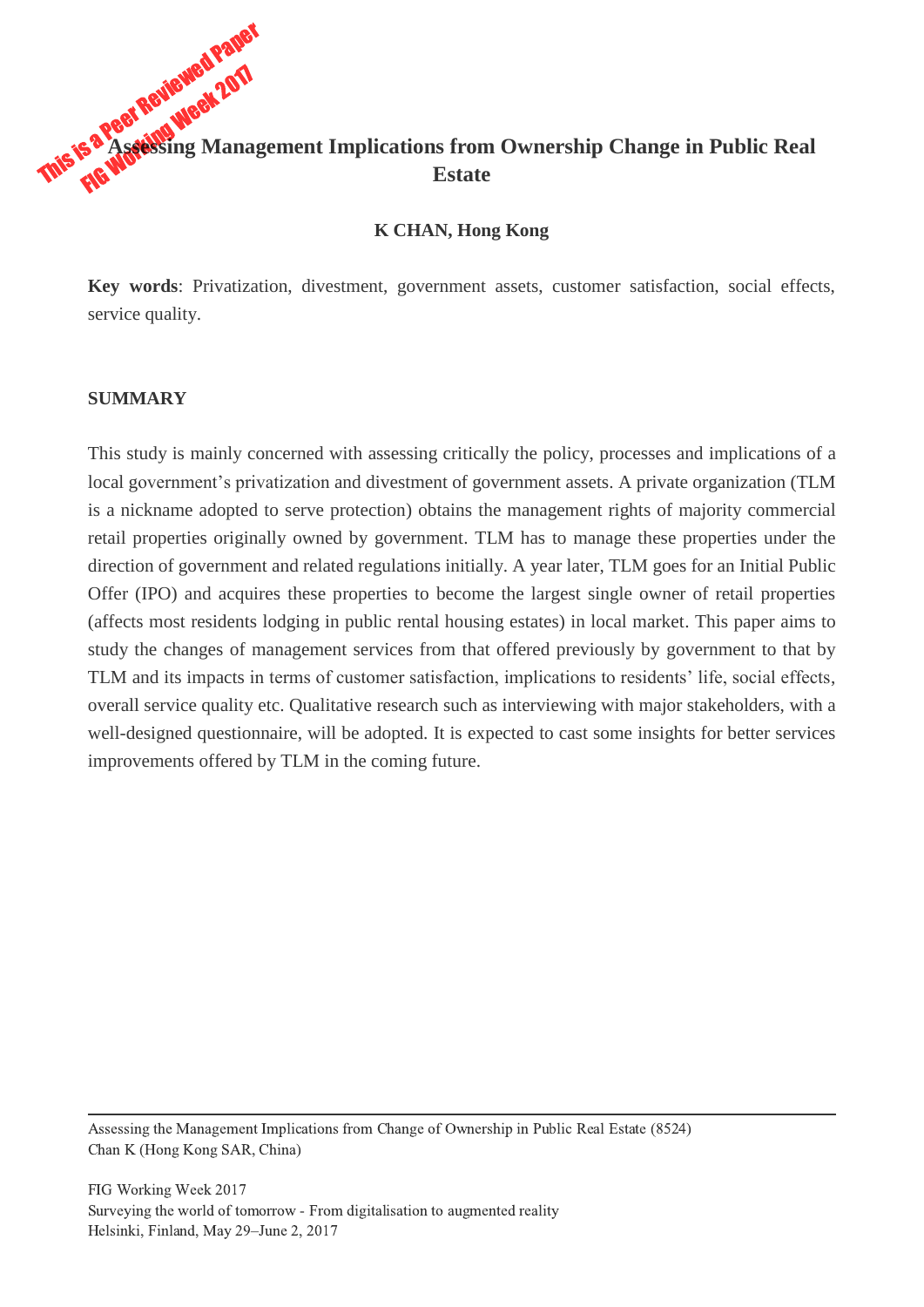## **Assessing Management Implications from Ownership Change in Public Real Estate**

## **K CHAN, Hong Kong**

#### **1. INTRODUCTION**

Divestiture did not feature much before the establishment of Hong Kong Special Administration Region (HKSAR) in 1997. Prager (1994) contends that contracting out has been adopted as a flexible way of incorporating private sector involvement, and it can be done through the following:

- *Service contracts* (e.g. cleaning or security management contracts) and other types of outsourcing;
- *Management contracts* (e.g. granting concession to a private company to management car parks); and
- *Build-own-operate* (BOO) or *build-own-operate-transfer* (BOOT) schemes (e.g. granting concession to a private company to build, finance and operate, or subsequent transfer to government, a new infrastructure project such as a bridge or tunnel).

The HK 1999-2000 Budget identified the 'privatization of public corporations' and 'rethinking the mode of delivering public services, with more private sector involvement and contracting-out' as some of the major reform initiatives. The first divestment of public assets started with the Mass Transit Railway Corporation (MTRC) in late 2000. The listing of the TLM Real Estate Investment Trust (REIT) was another major divestment of government assets. In any method of privatization/divestment, the government assets concerned must be first vested in a company of divisible shareholding. Unless the assets prior to privatization are already held in the form of a government-owned company, organizational restructuring is a must (Sznajder, 2010).

In July 2002, Housing Authority (HA) appointed a consultant to assess the feasibility of the divestment, recommend the divestment strategy and formulate an implementation proposal (Lego, 2003). The Chief Executive in Council (CEC) ordered that HA's agreement be sought to divest its retail and carpark (RC) facilities, and that the net proceeds from the divestment should entirely go to HA. HA plans to sell both the management and ownership rights of the facilities to a new private company which will in turn make an initial public offering on the HK Stock Exchange. TLM, a private organization, intends to accomplish its objective for sustainable long-term growth through

 Assessing the Management Implications from Change of Ownership in Public Real Estate (8524) Chan K (Hong Kong SAR, China)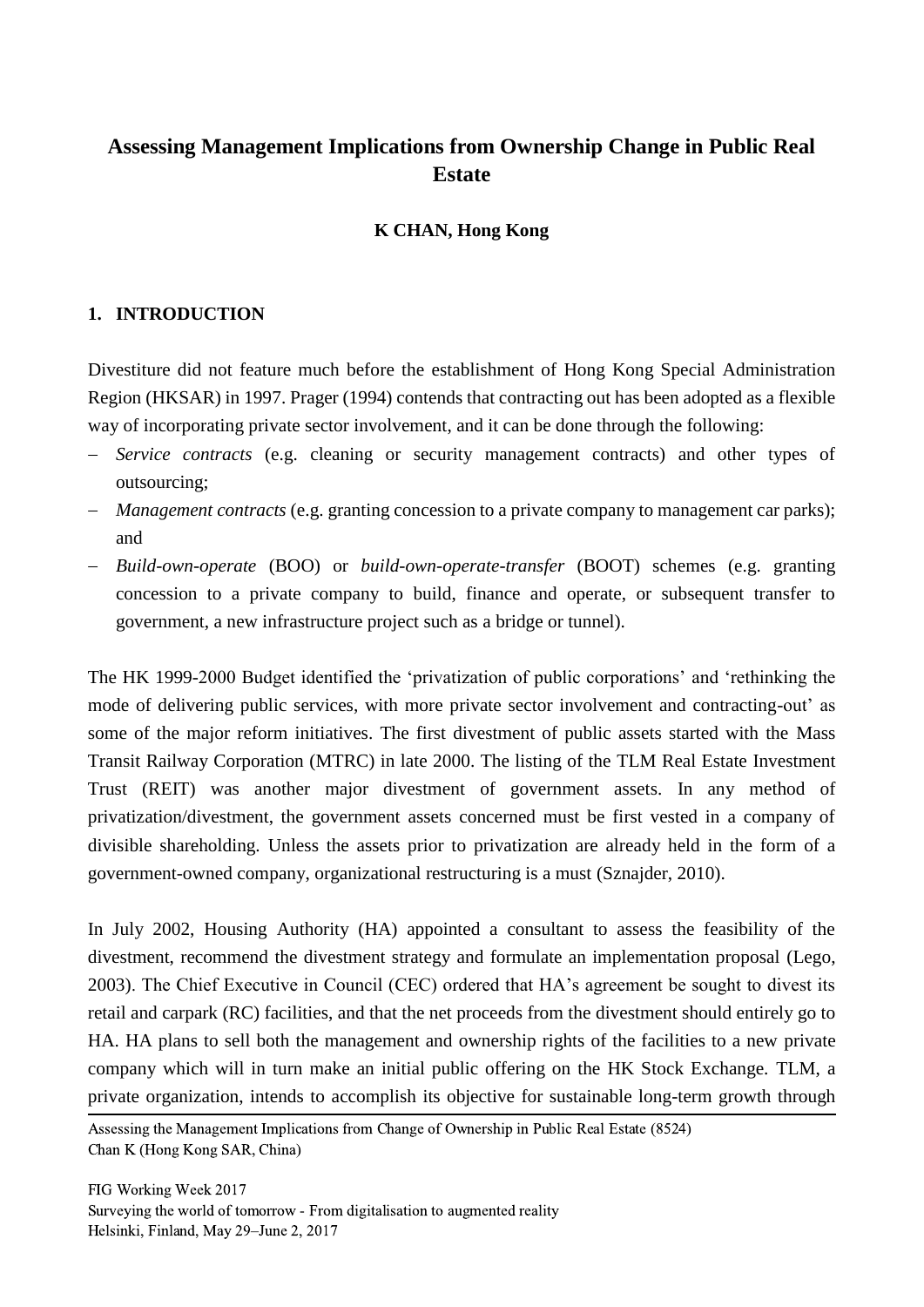optimizing the performance and overall quality of a geographically diversified portfolio of commercial properties owned originally by HK government for implementing various investment and business strategies. With the understanding of privatization and later Initial Public Offer (IPO), this study aims to explore the implications of public consultation, political support, stakeholder consensus and consumer interest regarding TLM's Real Estate Investment Trust (REIT) listing.

In July 2003, HA agreed in principle to divest its RC facilities as follows (Lego, 2003):

- A REIT structure would be established to hold HA's RC facilities to be divested;
- Initially, HA would assign the cash flow of the RC facilities to TLM and sign a sale and purchase agreement. On this basis, TLM would make an IPO on The Stock Exchange of Hong Kong (SEHK) which, tentatively, was set in 2004-05;
- TLM would pay to HA for the sale of the RC facilities by two installments: a major proportion of the sale amount would be paid immediately after the IPO and the balance would be paid upon the completion of transfer of legal titles.

#### **2. LITERATURE REVIEW**

Historically, REITs were first introduced in 1960 in the United States of America (US). More than two-thirds of the registered REITs are traded on the major US national stock exchanges (Chang, Chou and Fung, 2012). It can deduct the dividends paid to the shareholders for the corporate tax bill, which implies only one level of taxation for investors. In 2001, Japan became the first Asian country to offer REITs. Currently, there are six REITs being traded in Japan, two in Singapore, and three in Korea. Other places studying the possibility of introducing REITs include Taiwan, India and HK. In 2003, SFC released a draft code stating the general principles and rules that would govern REITs in HK.

The potential tensions are higher in the case of divestment resulting in mixed government-private ownership (Savas, 1992). As a consequence, in many international cases, privatized enterprises (in particular public utilities) are often put under additional public laws and regulatory controls. Moreover, securitization is a form of government lending and does not transfer the government ownership of assets. It merely refers to the financing arrangements designed to translate the expected future stream of revenues into government loans in the form of securities, notes or bonds, which can be issued through public offering or other means. It also requires some organizational structuring such as setting up a company as a new vehicle to hold the assets and for other necessary financial arrangements. Theoretically, these services can still be managed along either commercial or

 Assessing the Management Implications from Change of Ownership in Public Real Estate (8524) Chan K (Hong Kong SAR, China)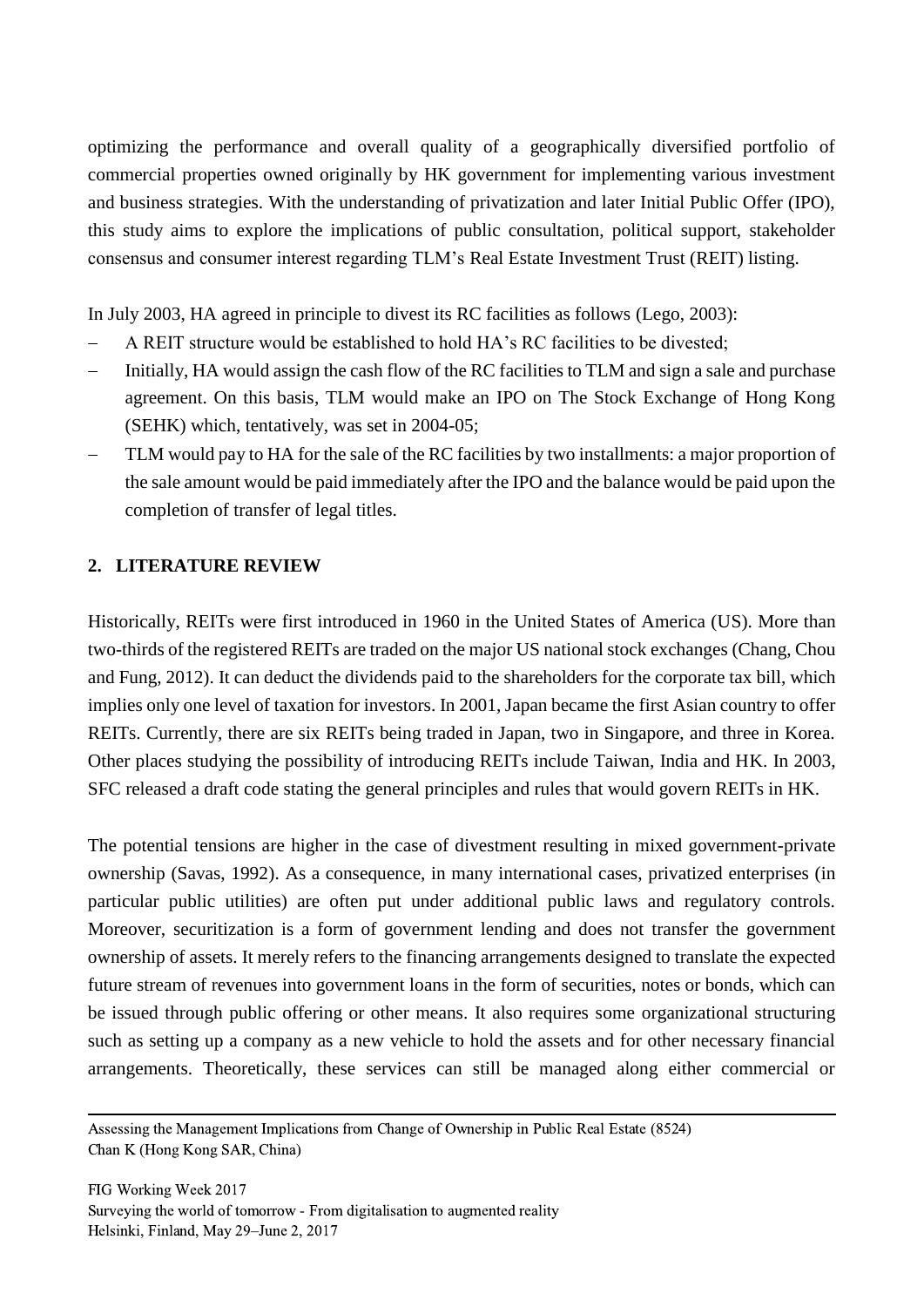non-commercial lines, as the case may be, although the latter would mean a higher cost of government lending and is thus less preferred.

Such organizational restructuring bears important implications on the process of privatization and post-privatization governance (Filatotchev et al., 1996). This is because the privatized body may need:

- to completely change the management of the services concerned and become profit-seeking;
- to comply with a different set of market laws and regulations, possibly including regulations applying to international financial markets; and
- to automatically become autonomous or independent from the government's direct control, unless new laws are enacted.
- Primarily, REITs possess the following characteristics:
- Equity REITs which own and operate income-producing real estate such as the listing of the Link-REIT in HK.
- One major distinction between REITs and other real estate companies is that a REIT must acquire and develop its properties primarily to operate them as part of its own portfolio rather than to resell them once they are developed.
- Today mortgage REITs generally extend mortgage credit only on existing properties.
- Mortgage REITs which lend money directly to real estate owners and operators or extend credit indirectly through the acquisition of loans or mortgage-backed securities.
- Hybrid REITs which both own properties and make loans to real estate owners and operators.

A REIT is a collective investment scheme constituted as a trust that invests primarily in real estate with the aim to provide returns to holders derived from the rental income of the real estate (Dubreuille, Cherif and Bellalah, 2016). Furthermore, a REIT is a company that owns, and in most cases, operates income-producing real estate such as apartments, shopping centers, offices, hotels and warehouses. It is a collective investment scheme constituted as a unit trust that invest primarily in income-producing real estate assets and uses the income to provide returns to its unit holders. In addition, REITs that authorized by SFC should have the following features:

- invest in real estate in HK only;
- provide regular detailed reports regarding its performance to investors;
- $\frac{1}{2}$  limit the level of borrowing to 35% of the gross asset value;
- require an independent trustee to provide a layer of oversight over the operation of the scheme; and

 Assessing the Management Implications from Change of Ownership in Public Real Estate (8524) Chan K (Hong Kong SAR, China)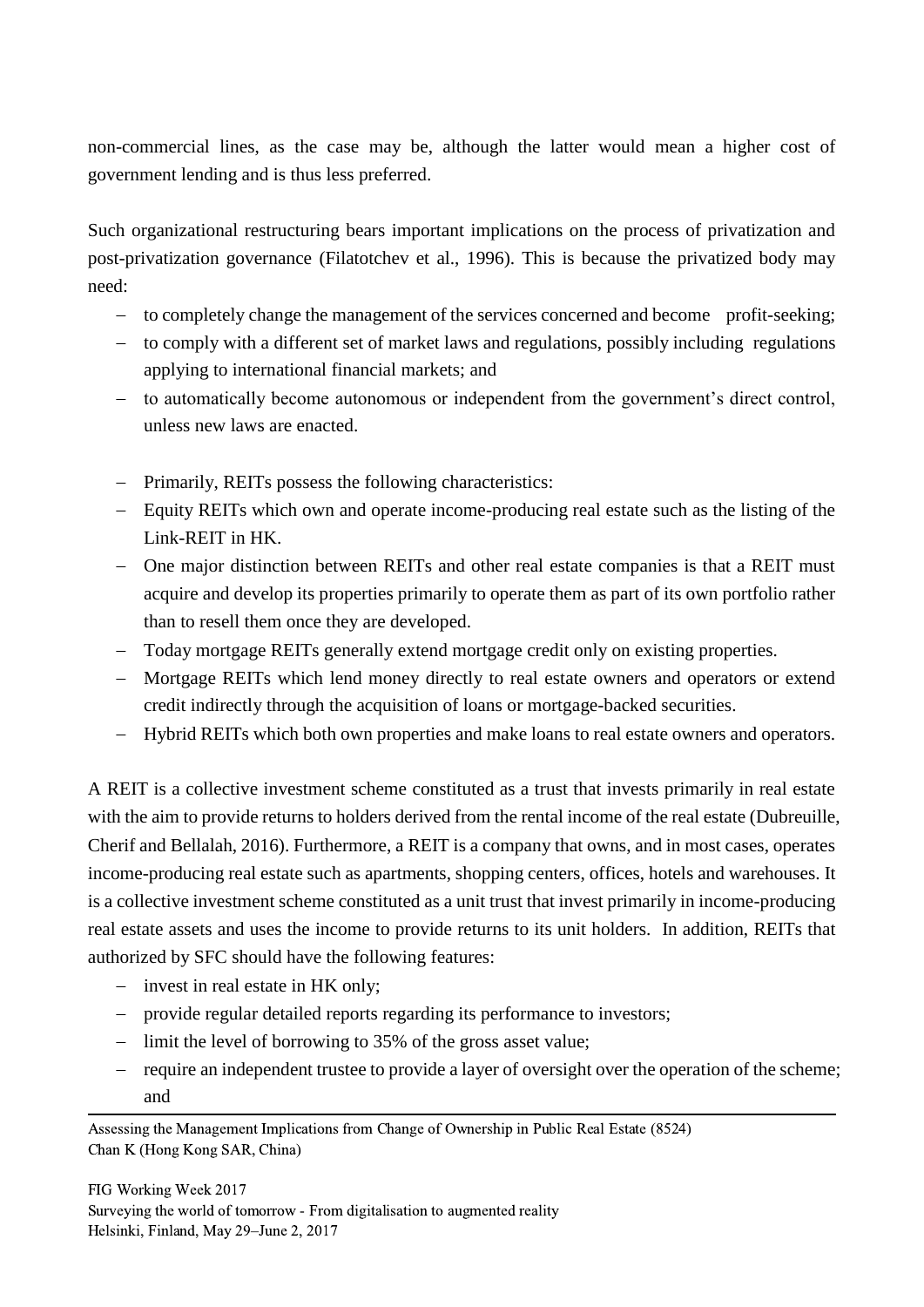pay at least 90% of its after-tax income to investors in the form of dividends at regular intervals.

In this regard, a trustee responsible for overseeing the operation of the REIT and protecting the rights and interests of unit holders should be appointed. The management company of the REIT should be licensed under the Securities and Futures Ordinance (Cap. 571) and approved by SFC. That company should also maintain satisfactory internal controls and written compliance procedures which address all regulatory requirements. The names of persons holding 10% or more of the outstanding units of the REIT and their relationship with the REIT should be disclosed. Mandatory rotation of the property valuer is required once every three years. Practically, the HK Exchanges and Clearing Limited is responsible for listing-related matters of REITs, including vetting the listing documents, supervising the conduct of the listing process, and monitoring the continuous compliance with the Listing Rules. However, SFC also stresses that the total return on REITs is subject to the performance of the property market, interest rate cycles, economic prospects and political outlook. Dividends may not be paid if the REIT reports an operating loss.

In reality, one day before the closing of the public offering period, two public rental housing estate (PRHE) tenants filed an application for judicial review of HA's statutory power to divest its asset. One of the two tenants then filed an appeal to the Court of Appeal of the High Court which upheld CFI's ruling. The tenant later filed an appeal to the Court of Final Appeal (CFA) and refused to accept HA's proposal to expedite the court procedure. This decision had given rise to grave public concern. Concerns were raised on the possible tangible and intangible economic losses, such as the toll on the international status and reputation of HK, the impact on the offering price if the listing was relaunched in future. The abortion of IPO had aroused concern on the existing listing regime. Yet, the public housing program might be affected should the divestment exercise were eventually called off. It was opined that divestment was not the only means to tackle HA's financial hardship. The government was also urged to conduct consultation on the divestment again (Lego, 2004).

In April 2005, CFA granted leave for the PRHE tenant regarding her appeal for HA to divest itself of its RC facilities under the Housing Ordinance (Cap. 283) (Lego, 2005). CFA heard the appeal and unanimously dismissed it in July 2005. HA later decided in September 2005 to re-launch the global offering of units in a REIT to implement its decision to divest its RC facilities. In fact, HA holds approximately one million square metres of retail facilities and 100000 car-parking spaces, amounting to some 11% and 16% of the market respectively. Divestment of HA's RC facilities was first mooted in 2000, with the following objectives:

 Assessing the Management Implications from Change of Ownership in Public Real Estate (8524) Chan K (Hong Kong SAR, China)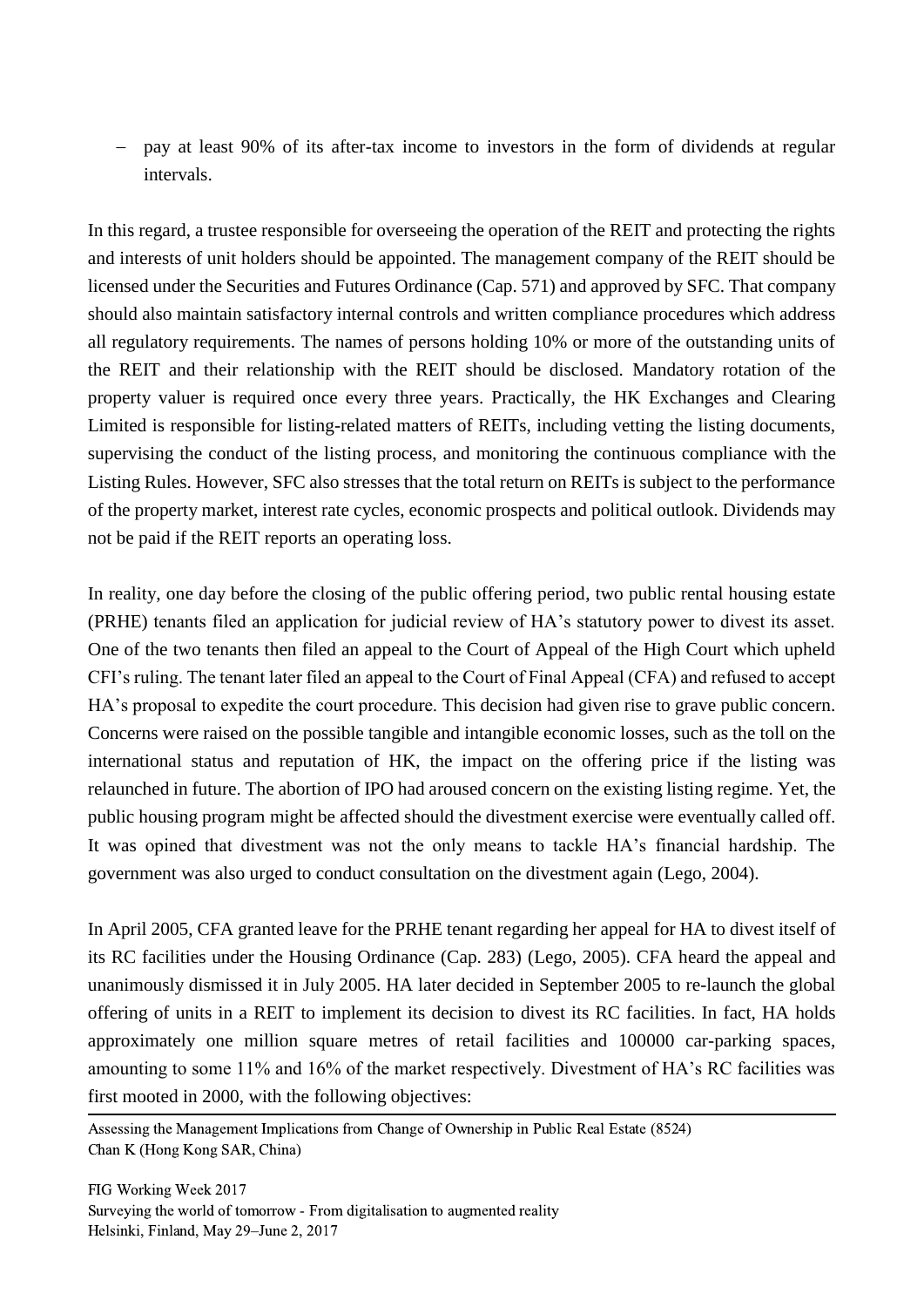- First, it would enable HA to focus its resources on its core functions as a provider of subsidized public housing;
- Second, with the cessation of production and sale of Home Ownership Scheme (HOS) flats indefinitely, HA lacks a recurrent source of income. Proceeds from the divestment, expected to be in the region of \$30 billion will definitely help to meet HA's funding requirements in the short term.

The first argument is weak. There is no reason why HA could not competently engage in housing-related business as private property developers do. The second reason seems a more genuine motive, as part of the government's fiscal strategy to divest public assets to raise funds to ease the deficit situation, as in the case of the sale and securitization of toll roads and bridges, the partial privatization of MTRC and the proposal to partially privatize the Airport Authority and the future merged railway corporation. If so, HA should not list the REIT, unless there is a deliberate policy decision to let the general public, as owners of government assets, to share the fruits of good investment by way of IPO. In other words, the listing should not be a short-sighted relief measure to a cash-stricken HA, but a bolder attempt to return benefits to ordinary citizens.

As a public sector, the role and overall policies for commercial properties of HA mainly focus on assuring residents of adequate services to the public housing residential tenants. The scale of the HA's contribution to residential development is such that ancillary facilities are also required to assure residents of adequate services. These facilities, encompassing retail, carparking, welfare and educational are termed "commercial". Broadly speaking, premises are let at market rent on terms comparable to those in the private sector. The above role and policies of HA are lack of the elements towards customer services. The HA's properties have historically been managed on public sector practices, there is considerable scope for the removal of historical operational constraints and for the implementation of private sector market practices to drive net rental income and profitability over time after the listing.

In addition, the REIT's Manager intends to accomplish these objectives through optimising the performance and enhancing the overall quality of a large and geographically diversified portfolio of assets in HK through implementing various investment and business strategies. According to the Offering Circular of TLM, the Operational Enhancements are mainly used as a set of key business strategies. Such measures on pro-actively managing and leasing properties include:

*(a) Delivery of High Quality Services to Tenants and Shoppers*

 Assessing the Management Implications from Change of Ownership in Public Real Estate (8524) Chan K (Hong Kong SAR, China)

FIG Working Week 2017 Surveying the world of tomorrow - From digitalisation to augmented reality Helsinki, Finland, May 29–June 2, 2017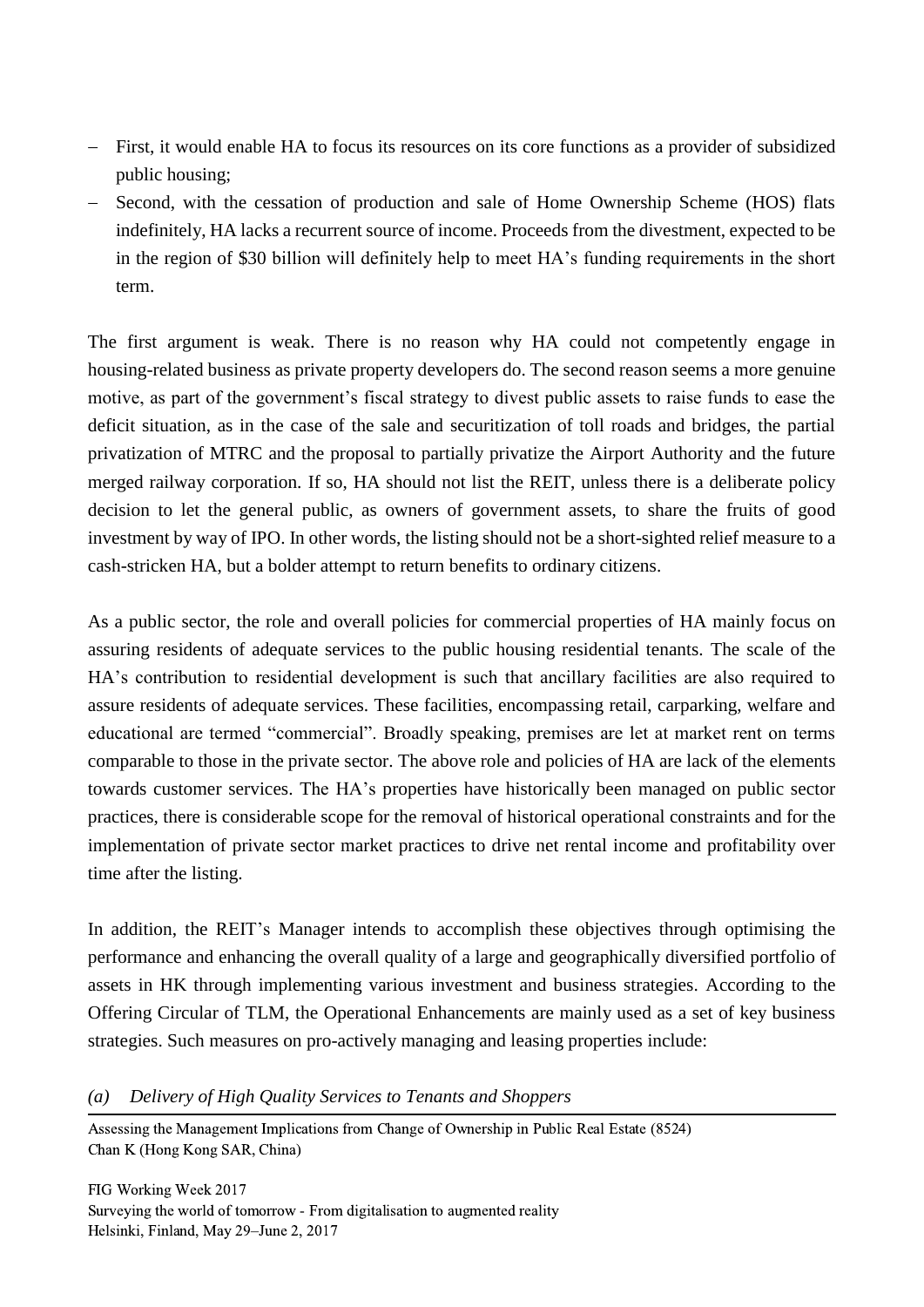The Manager intends to be responsive to letting enquiries form prospective new tenants and to maintain strong relationships with existing tenants through providing the decision-making authority to manage the facilities, and making them accountable for the performance of the assets. Thus, the Manager will set high standards, for the property management services provided to the retail facilities. To this end it will regularly evaluate the performance of the external property managers based on key performance standards.

#### *(b) Disciplined and Efficient Asset Management and Cost Control*

The Manager has set up a comprehensive asset management platform to facilitate a disciplined and efficient approach in the overall management of the assets, so as to maximize the REIT's market position and portfolio strengths.

## *(c) Pro-active Retail Leasing*

The Manager will endeavour to achieve this by pro-actively managing lease renewals, securing new tenants and minimizing void periods arising from non-renewals and early terminations of Leases. The additional flexibility under the Manager's leasing strategy in dealing with existing and potential future vacancies as well as ongoing Lease renewals will assist the Manager in achieving its objective of maximizing the occupancy of the retail facilities.

## *(d) Continual Improvement in Tenant Mix and Facility Layout*

Therefore, the Manager intends to monitor actively and research relevant market factors and formulate detailed and responsive retail plans to ensure that the tenant profile and trade mix within each centre are optimised on an on going basis. This will assist the centres to maintain their relevance to the shopper base and remain competitive in terms of attracting shopper traffic and maximizing tenants' sales.

## *(e) Improvement in Operational Efficiency and Reduction in Operating Costs*

For the remaining retail facilities, the Manager will also explore the progressive re-modelling of the form of Property Management Agent (PMA) Contracts to remove the supervision headcount given that the Manager's centre management staff will perform the role of supervising the staff under the PMA Contracts going forward.

#### *(f) Enhancement of Carpark Operations and Profitability*

The Manager intends to adjust carpark rates and allocate carpark spaces between hourly and monthly parking according to market conditions and demand that will have a positive impact on future carpark

 Assessing the Management Implications from Change of Ownership in Public Real Estate (8524) Chan K (Hong Kong SAR, China)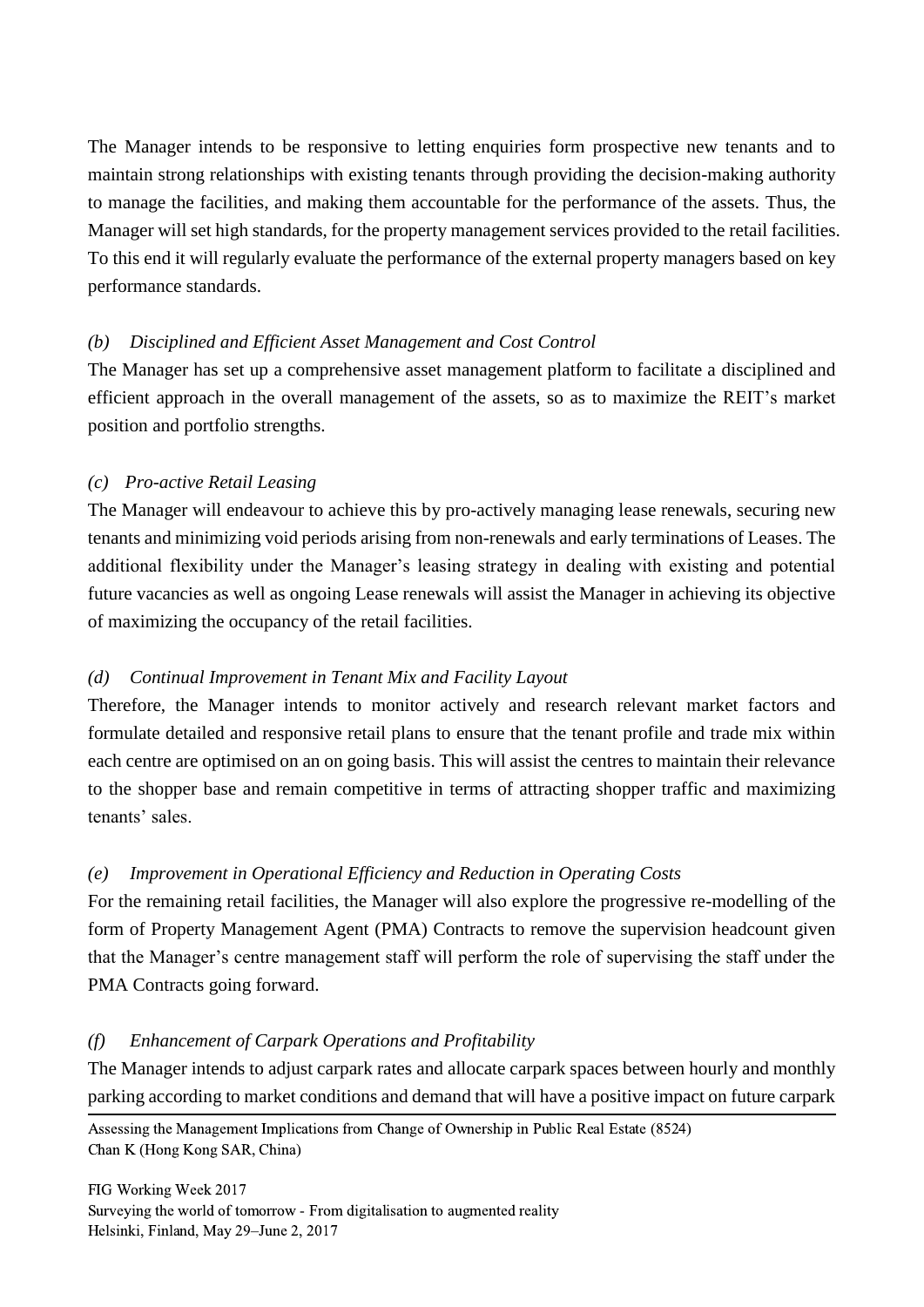demand and revenue.

#### *(g) Active Marketing and Promotion*

The Manager will look to enhance the marketing and promotion of the retail facilities and develop marketing plans for the portfolio and also for the individual larger retail centres, taking into account factors such as trade mix, customer base, market characteristics and operational conditions of the individual properties. These plans will address the retail facilities' needs with regards to maximizing shopper traffic and tenant sales.

## *(h) Pursuit of Additional Revenue Opportunities*

The Manager also believes that marketing and promotional events by tenants can be an important source of income, such as through the leasing of atrium spaces for sales and promotions of products and services and sponsorships, and will actively pursue such opportunities.

From the above implementation of private sector market practices, there is considerable scope for the removal on of operational constraints historical public sector practices to drive net rental income and profitability over time after the listing. Yet, one should not jump to conclusions at the other extreme by assuming that must necessarily harm the interests of public housing residential and commercial tenants. Actually, the usual economic argument for privatizing a public sector operation is that this helps to rationalize the cost structure and reduce costs. The REIT should actually be able to lower rental levels should less costly private sector employees instead of civil servants as under HA be used, with a more streamlined and cost-effective staffing structure after reengineering. After the IPO, a large scale rental increment is not the main business strategy. The Rationale is interpreted as follows:



## **3. RESEARCH METHODOLOGY**

Qualitative research, via structured interview and a properly designed questionnaire is adopted, for dispatch to major stakeholder e.g. government officials, commercial tenants, PRHE tenants, staff of TLM/HA/PMA and contractors. The principal methods of administration are personal or face-to-face

 Assessing the Management Implications from Change of Ownership in Public Real Estate (8524) Chan K (Hong Kong SAR, China)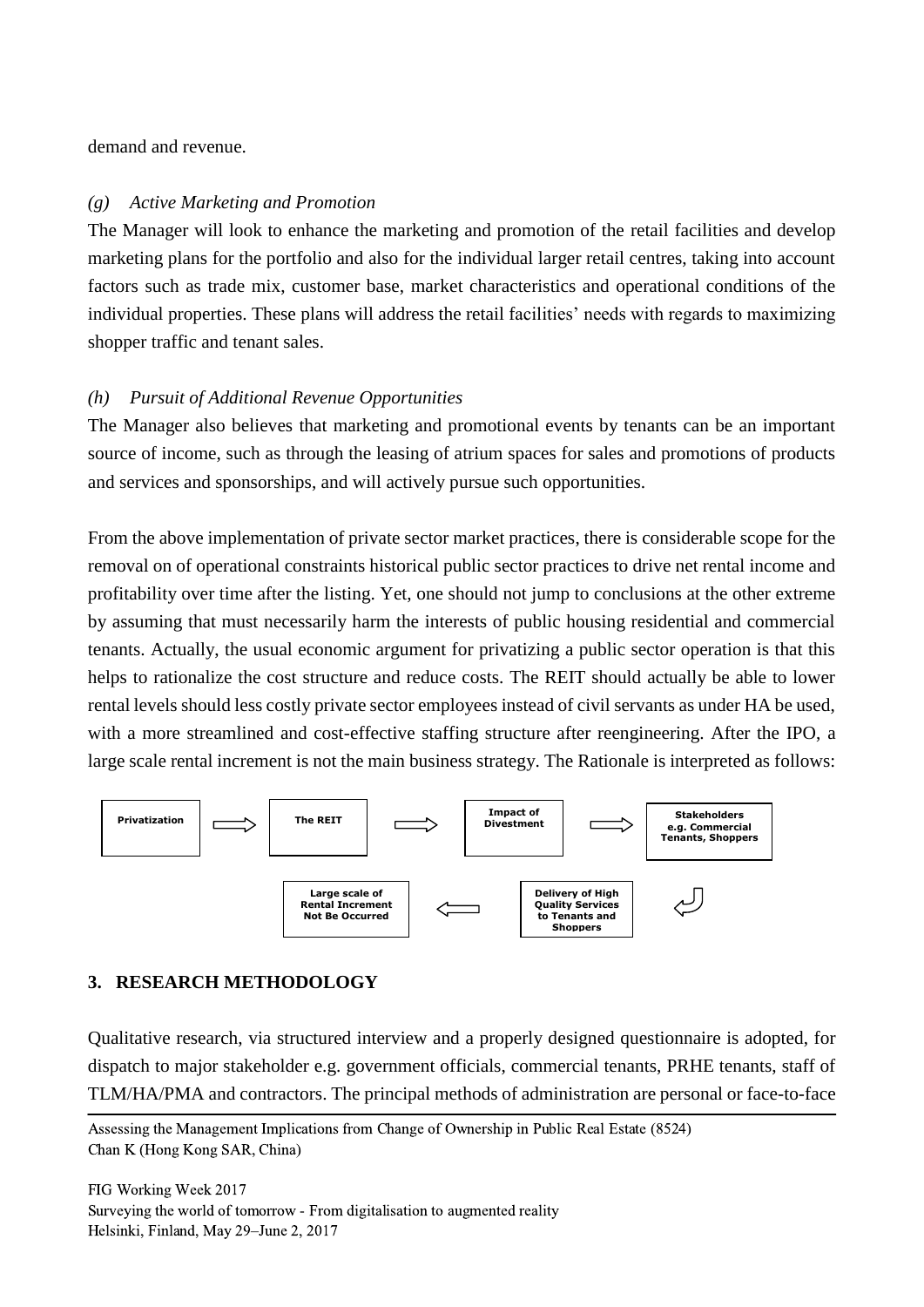interviews, telephone interviews, and self-administered questionnaires by mail or hand delivery. The questionnaire is designed to focus on the reasons of divestment, research rationale and standard of management in order to examine the probable different services standard offered by HA and TLM. Initial data will be gathered via target projects like OT Shopping Centre, located at the New Terriorities of HK. The surrounding area is predominated by public and private residential housing estates. The property is located within OT PRHE with close proximity to amenities and educational institutes. The questionnaire will cover:

- (i) Questions (A)1 to (A)4 are focused on the reasons of divestment. Firstly, it would enable HA to focus its resources on its core functions as a provider of subsidized public housing; and secondly, with the cessation of production and sale of Home Ownership Scheme (HOS) flats indefinitely, HA lacks a recurrent source of income. Proceeds from the divestment, expected to be in the region of US\$3.85 billion will definitely help to meet HA's funding requirements in the short term.
- (ii) Question (B)1 to (B)7 concentrate on the rationale, to compare the changes on the management services after divestment between HA and TLM.

## **4. RESULTS AND ANALYSIS**

There are 25 respondents from PRHE tenants/shoppers, 15 respondents from staff of HA/TLM, whilst none from contractors. In order to focus on whether the rationale is established or not, Feedback of Part (ii) questionnaire is mainly adopted for detail analysis, as revealed below.

From Q(B)1, About 70% respondents opine that TLM is more concerned with the quality of customer services, while 22% consider this neutral/acceptable.

 Assessing the Management Implications from Change of Ownership in Public Real Estate (8524) Chan K (Hong Kong SAR, China)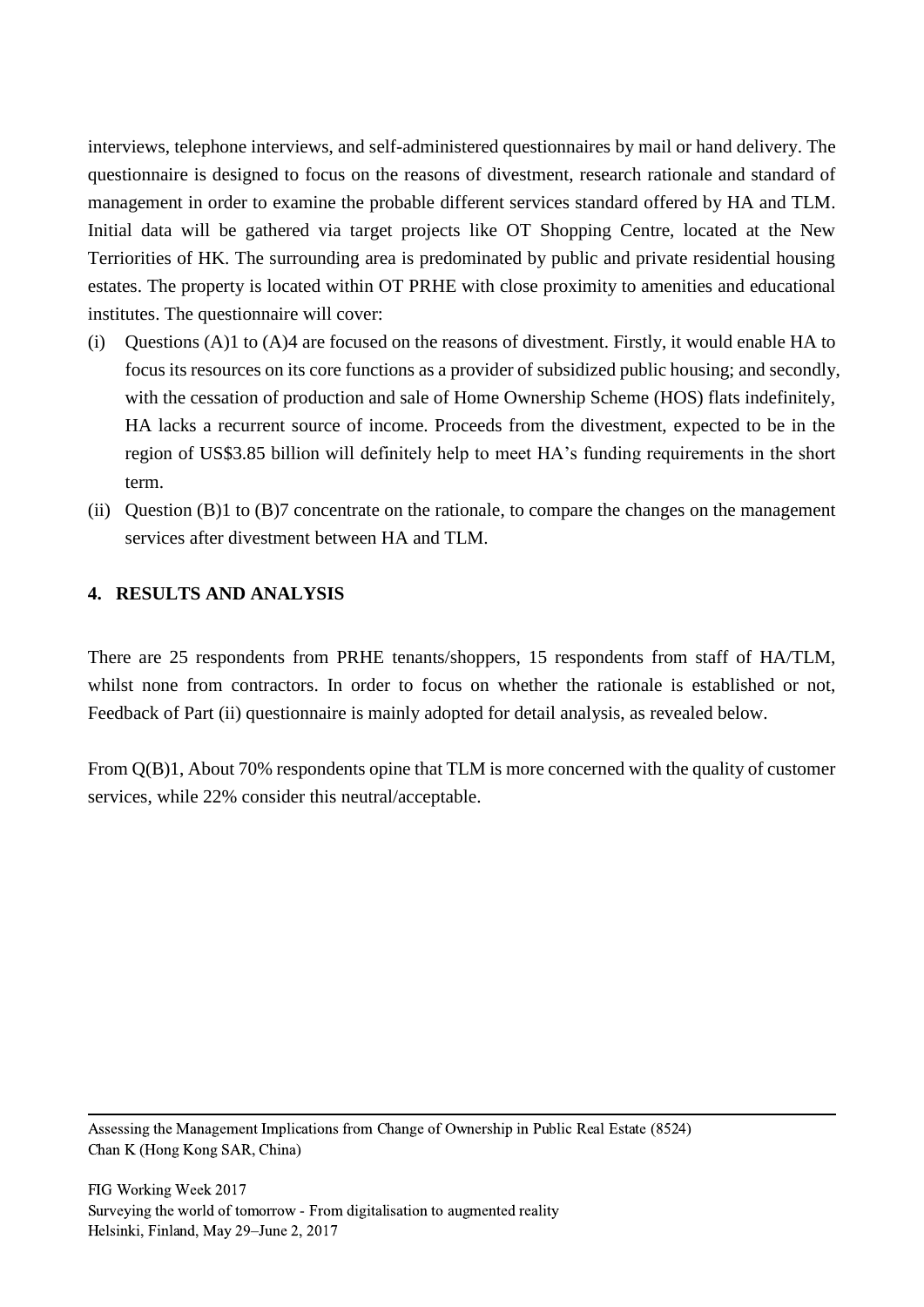

**Question B1. TLM is more concerned with customer services quality**

From Q(B)2, About 65% respondents contend that TLM can handle repair and maintenance more efficiently for the shopping centres, whilst 35% consider this as neutral/acceptable .



**Question B2. TLM can handle repair/maintenance more efficiently**

 Assessing the Management Implications from Change of Ownership in Public Real Estate (8524) Chan K (Hong Kong SAR, China)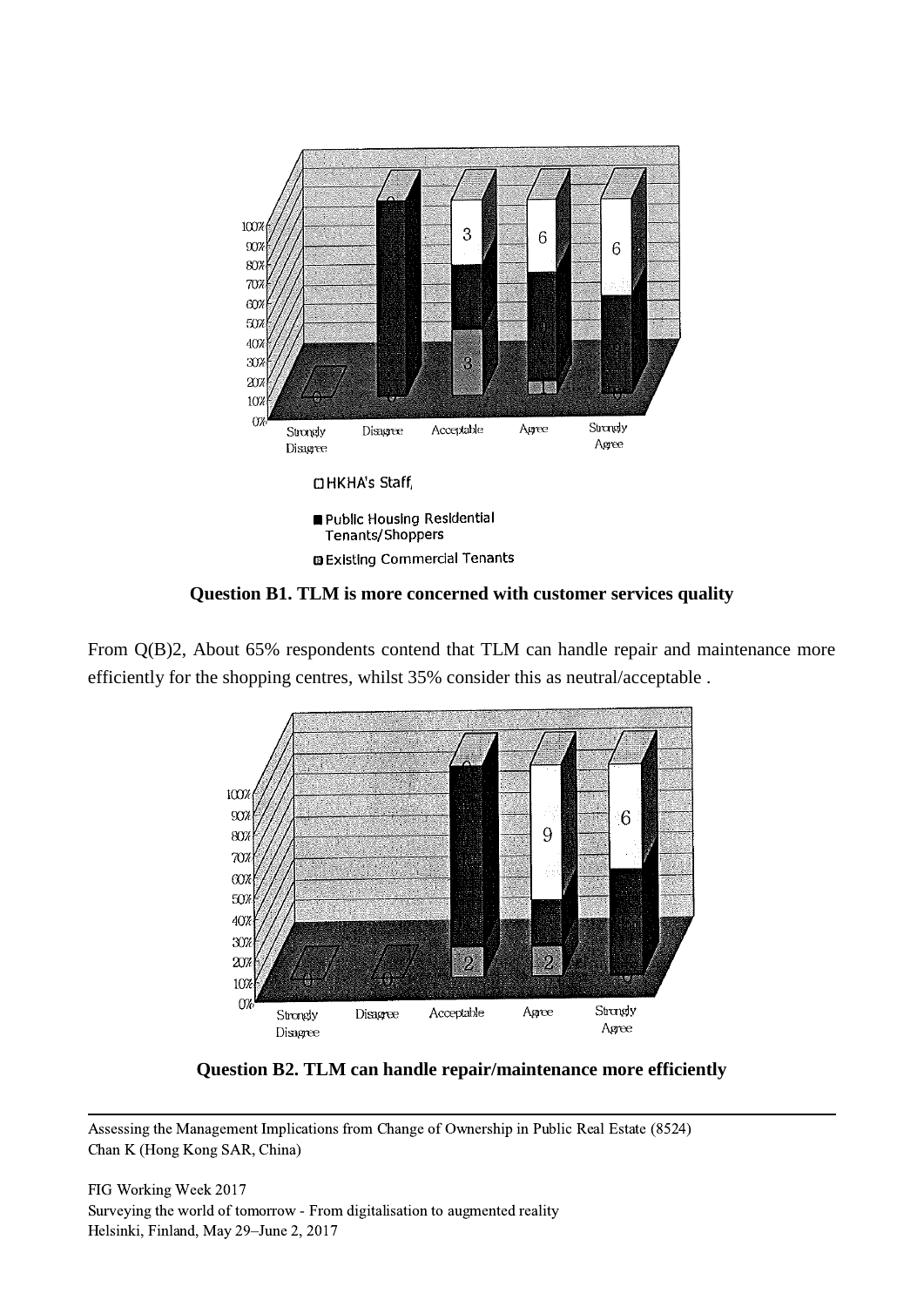From Q(B)3, About 65% respondents opine that TLM handles complaints more efficiently than HA, while 35% consider this as neutral/acceptable.



**Question B3. TLM can handle complaints more efficiently**

From Q(B)4, About 70% respondents contend that TLM's leasing strategy is more commercialized and market-oriented, whilst 30% consider this as neutral/acceptable.



**Question B4. TLM's leasing strategy is more commercialized/market-oriented** 

 Assessing the Management Implications from Change of Ownership in Public Real Estate (8524) Chan K (Hong Kong SAR, China)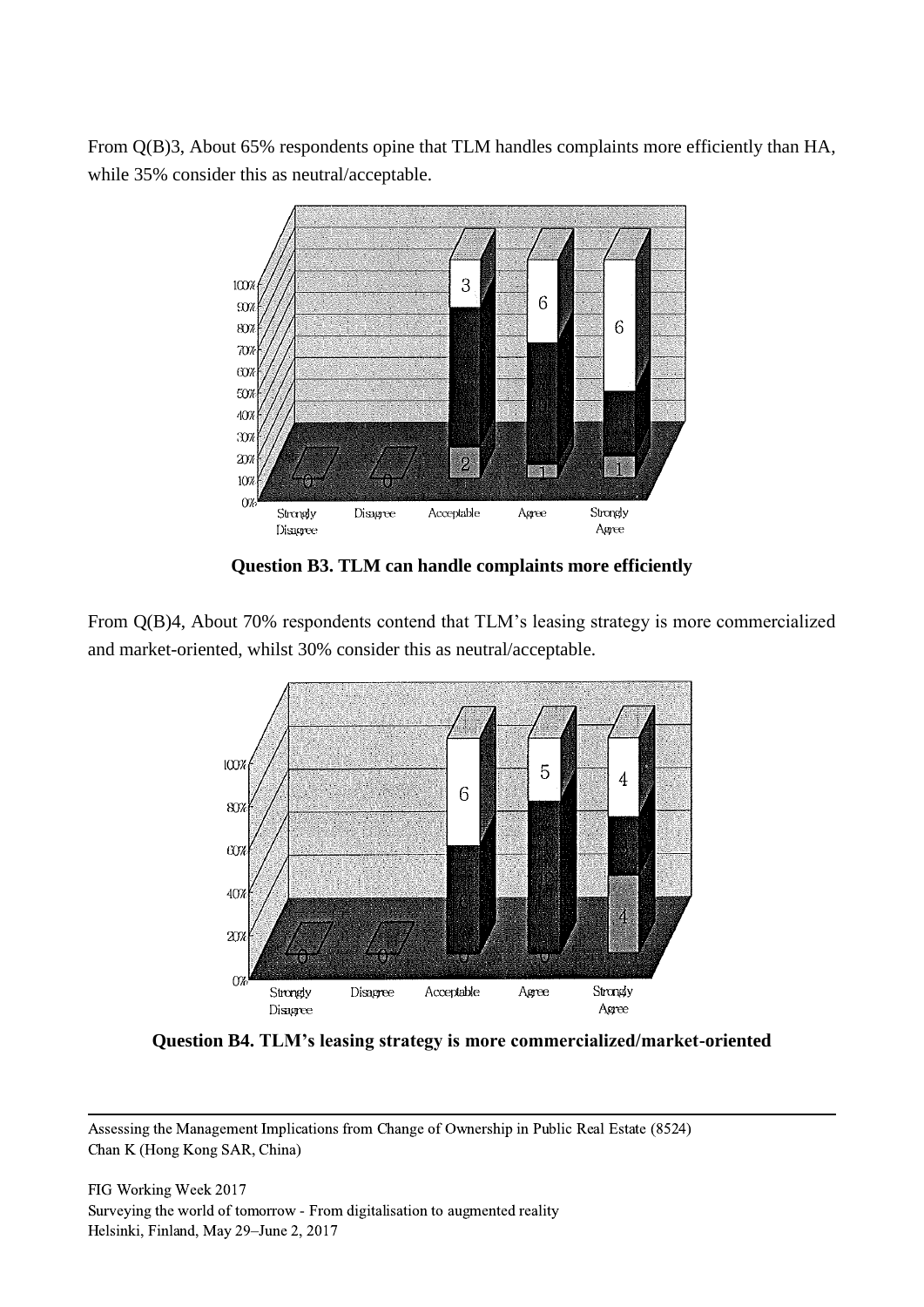From Q(B)5, About 48% respondents reckon that TLM is to positively improve overall shopping atmosphere and increase visitor flow, whilst 52% consider this as neutral/acceptable. This can be done by (i) strengthen trade mix, (ii) increase physical attractiveness with value-adding asset enhancement work, and (iii) organize a variety of publicity and promotional activities. From so doing, the commercial centres will have a greater and positive change to meet customers' needs than before.



**Question B5. TLM's leasing strategy is more commercialized/market-oriented** 

From Q(B)6, About 30% respondents believe that TLM will not have a negative impact after divestment over the PRHE tenants, e.g. consumer goods may cost more in the commercial centres; while 45% consider this as neutral/acceptable; and 25% disagree.



 Assessing the Management Implications from Change of Ownership in Public Real Estate (8524) Chan K (Hong Kong SAR, China)

FIG Working Week 2017 Surveying the world of tomorrow - From digitalisation to augmented reality Helsinki, Finland, May 29–June 2, 2017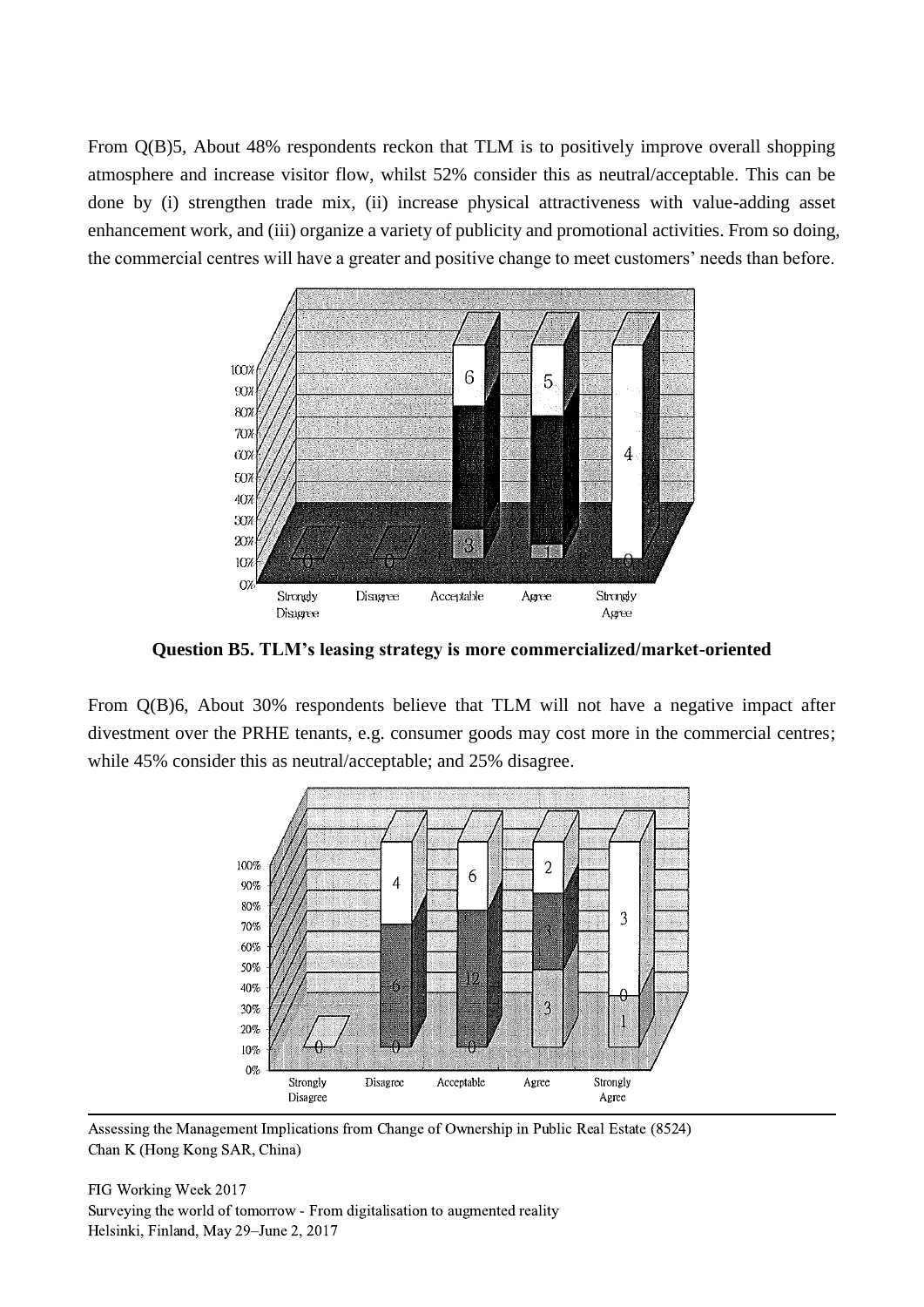#### **Question B6. TLM will not have a negative impact after divestment**

From Q(B)7, About 3% respondents agree that TLM may not bring in brand goods outlets and supermarket chains to drive out small shops/business, whilst 65% consider this as neutral/acceptable, with 32% disagree.



**Question B7. TLM may not bring in brand goods outlets & supermarket chains**

Besides, two interviews were conducted with the existing Managers in YL and TM Districts, whom have over 30 years' property management experience. They have experience over 20 nos. of properties such as flagship centres including CF Shopping Centre, LK Shopping Centre, which are highly ranked shopping centres in TLM. They contend that rental increment is not their main business strategy. Since 2005, TLM has undertaken the management of HA commercial properties, under the direction of HA and in line with HA's existing policies/practices of the Housing Ordinance. Therefore, TLM has not been able to execute its own strategy until the acquisition of these properties by REIT through using the proceeds from Global Offering in November 2006.

Other than profit seeking strategy, they mainly concern about the delivery of high quality services that previously neglected. They intend to accomplish the objectives to provide unit holders with stable distributions through optimising the performance and overall quality of the diversified portfolio of assets with private enterprise management concepts. The rental increment is in line with the market rent, though may be perceived as higher than before (partly because the previous rental is lower than the market at the time). Also, taking into account the unique characteristics of individual

 Assessing the Management Implications from Change of Ownership in Public Real Estate (8524) Chan K (Hong Kong SAR, China)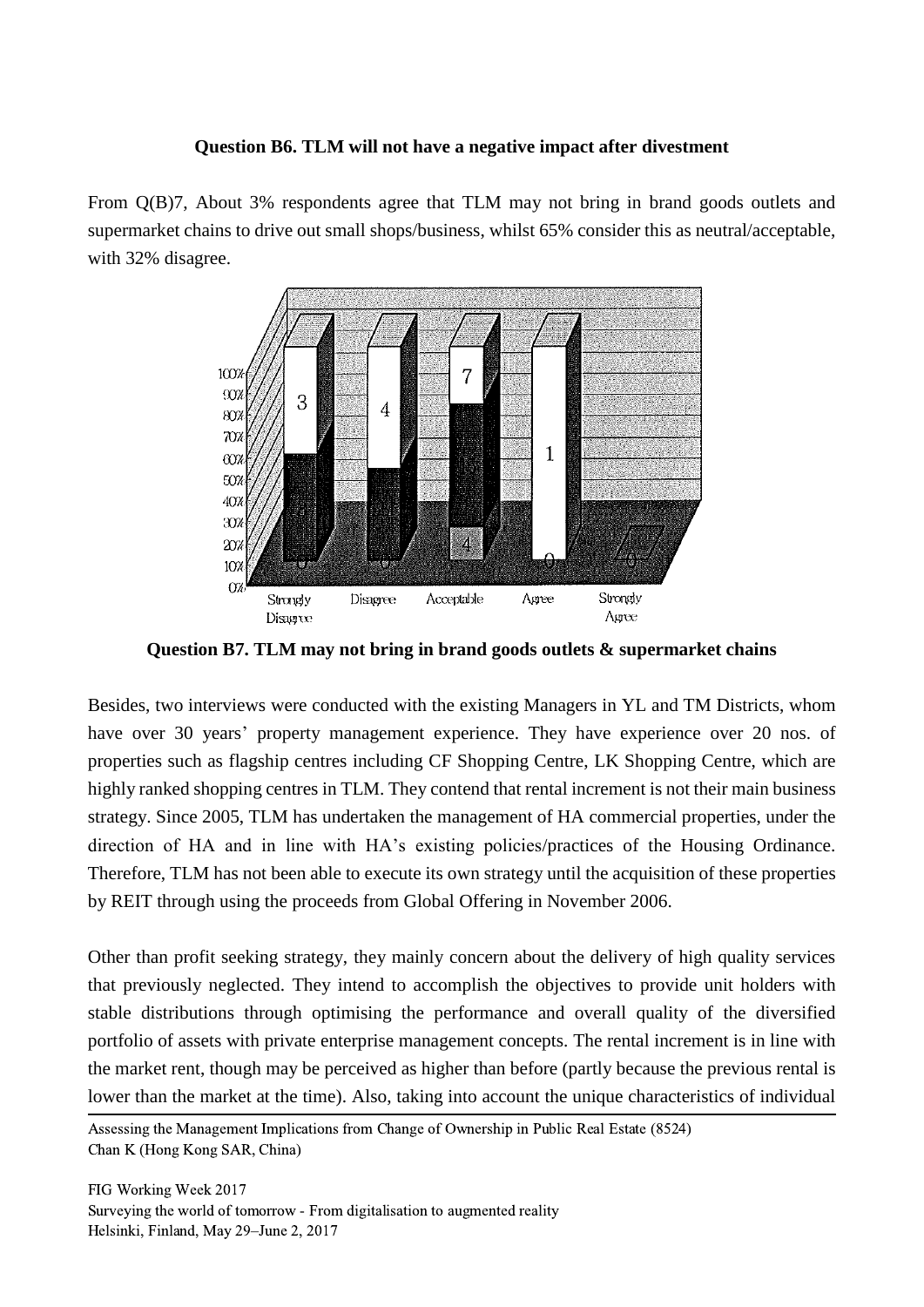retail facilities, they will gradually roll out the measures to raise the quality of customer services, and improve the overall shopping atmosphere by organizing various promotional activities. These measures will benefit shoppers, tenants and unit holders. Therefore, the leasing strategy is modified basing on the schedule of improvement works done.

## **5. CONCLUSION**

The majority respondents believe that TLM is more concerned with the quality of customer services, handles repair and maintenance more efficiently for the shopping centres, handles complaints more efficiently than HA, with a more commercialized and market-oriented leasing strategy. TLM can positively improve overall shopping atmosphere and increase visitor flow by (i) strengthen trade mix, (ii) increase physical attractiveness with value-adding asset enhancement work, and (iii) organize a variety of publicity and promotional activities. From so doing, the commercial centres will have a greater and positive change to meet customers' needs than before. About 3% respondents agree that TLM may not bring in brand goods outlets and supermarket chains to drive out small shops/business, whilst 65% consider this as neutral/acceptable, with 32% disagree. Yet, about 30% respondents believe that TLM will not have a negative impact after divestment over the PRHE tenants, e.g. consumer goods may cost more in the commercial centres; while 45% consider as neutral/acceptable; and 25% disagree.

TLM will be operated fully on a commercial basis, demanding for higher quality services will result in higher rental income that in turn, deployed in overall upgrading/renovation to the less trendy commercial properties. Consequently, the customers will be prepared to pay higher costs for improved overall services in line with the market. Besides, the privatization and IPO must be demonstrated to achieve the required efficiency to benefit the public housing tenants and community as a whole. TLM should commit to a transitional agreement to ensure continuity of existing HA tenancy policy as status quo of tenancy to ease the minds of present commercial tenants. The political consensus with major stakeholders should be properly secured; and TLM should accompany HA to consider amending the relevant provisions of Housing Ordinance, to remove any legal doubts regarding HA powers/influences.

 Assessing the Management Implications from Change of Ownership in Public Real Estate (8524) Chan K (Hong Kong SAR, China)